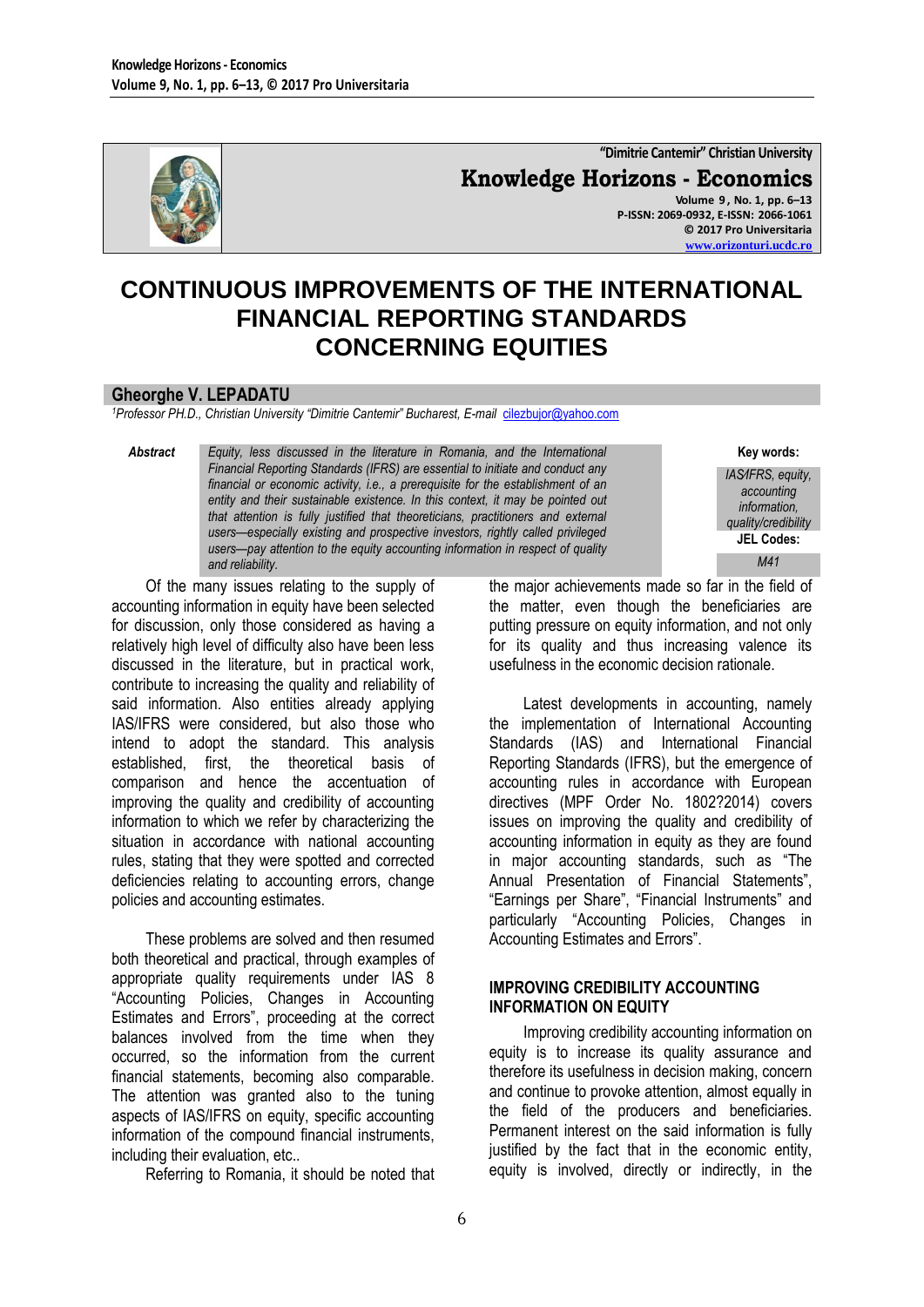adoption of many decisions by its beneficiaries, who want them to be well grounded, and potential risks to be minimal.

These problems, viewed in context of the application of accounting regulations according to the European directives<sup>1</sup>, are considered to be resolved to satisfy most interested recipients of information to take economic decisions that directly or indirectly affect the entity's equity. In this respect, we consider, first, the current information resources offer of financial accounting, which, through the accounts and other accounting and reporting tools, is carried out during the year, aimed mainly to the entity makers (a). Second, we give consideration to the specific information of annual financial statements, which are designed predominantly to external users of information to knowledge indicators ended the year on equity (b).

(a) Information available in the current year to base decisions concerning equity, related entity shall ensure, primarily with corresponding synthetic accounts of the general procedures which ensure the establishment, namely: capital contributions and issue of new shares (capital), share premium, reserves, retained earnings and result of the financial year. Account who reflects capital's analytical structure is important, providing information of interest, namely the delineation of its shareholders or the number and nominal amount of shares they have subscribed and paid, etc..

Said accounts also provide information concerning ways that can reduce capital and thus reduce the number of shares or their nominal value reduction due to withdrawal of shareholders or, repurchase shares, accounting losses in years so previous and end periods existences of management and therefore the year end.

(b) In turn, the data on the existing equity in a financial year shall be communicated with external beneficiaries, taking into account mainly the balance sheet and statement of changes in equity component of annual financial statements. The balance sheet structure is formed a distinct group of elements of capital, the "capital and reserves", which is part of the final balance for each separate account synthetic equity, with the beginning and end of the

<u>.</u>

year. Statement of changes in equity provides information also from the beginning and end, all these elements are used in capital, with additional data that allow knowledge both increases and reductions of net assets of the entity as a result of developments equity and expenditure, revenue and earnings which have directly affected the size, whether these elements are recognized in the income statement or directly in equity. The evolution of the equity is affected by developments of capital contributions, share repurchase, dividends, etc..

In relation to accounting information on equity at year-end view, it is important to recall the influence they can exert on their operations to correct errors and change of accounting policies produced in previous years.

In turn, changes in accounting policies (required by law to obtain information more relevant and more reliable) only require their mention in the notes, so that people can assess whether the new policy was appropriate, and their effect on retained earnings for the period and the actual trend of the results of the entity.

It may be noted that both of the above financial statements require modification exercises to be performed either error correction or determine the influence of accounting policies, solutions acceptable with reservations. In other words, the financial statements of prior periods or not the current operating adjustments to comparative information they contain and therefore, comparing data from the beginning of the year closes with the end of the trend may suggest a favorable or adverse equity other than actual, and net assets naturally is distorted, especially in case of significance.

#### **CONCEPTUAL APPROACH REGARDING IMPROVEMENTS OF THE IAS/IFRS CONCERNING EQUITIES**

There are countless opportunities to improve International Accounting and Financial Reporting in equity. As a first idea, and as a basis for discussion, this paper thinks of a new accounting standard with respect to equity standard to regulate this area, including capital terminology to define an entity and highlight the need for all necessary internal and external users who need financial accounting

<sup>&</sup>lt;sup>1</sup> Minister of Public Finance Order No. 1802/2014 for approval of accounting regulations with European **Directives**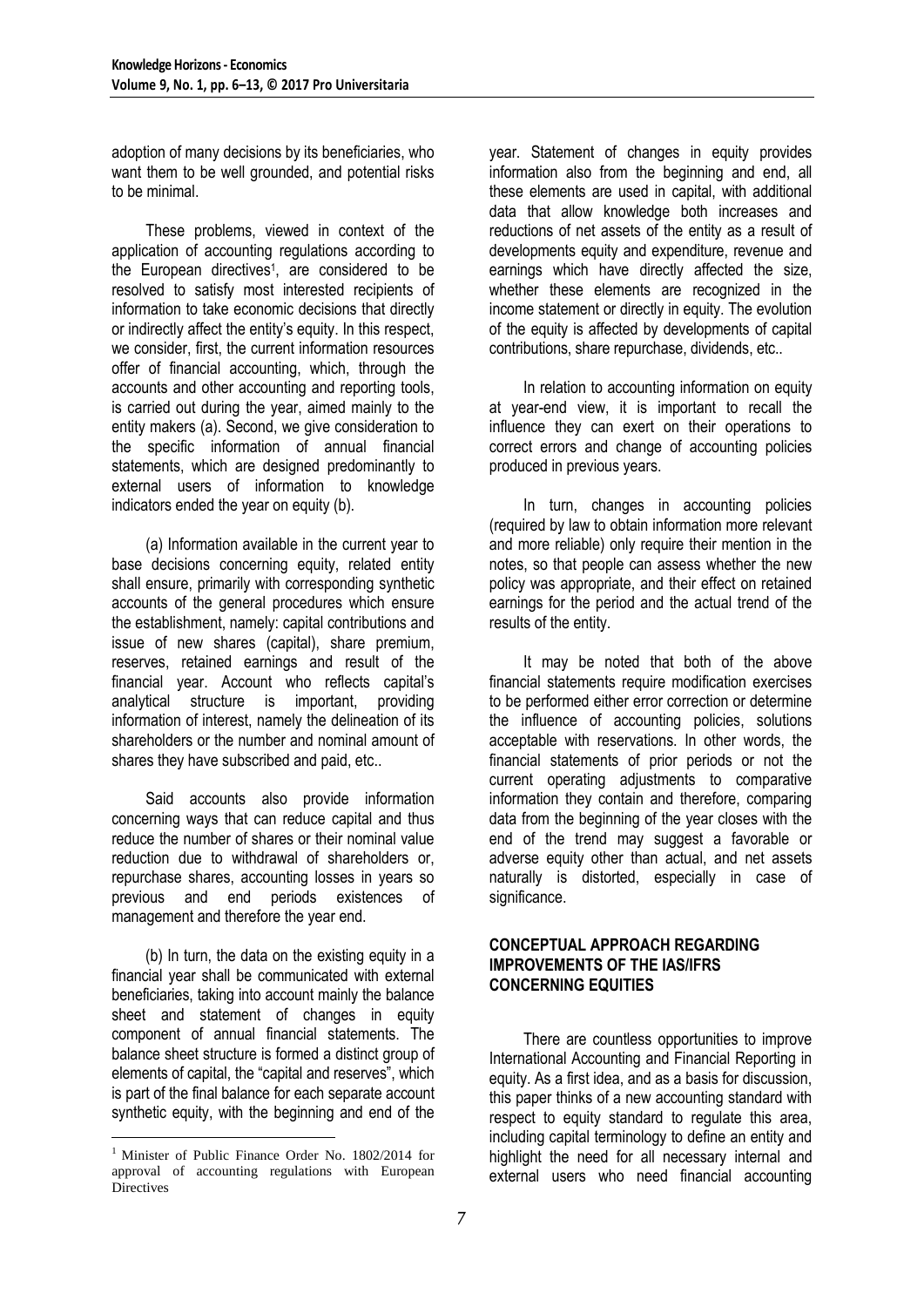information.

Accounting information on equity is targeted primarily by capital, profit or loss and retained earnings because they contain other elements derived therefrom.

Equity, as defined by IAS 1 "Presentation of Financial Statements" includes stocks, bounded by the following categories: statutory and legal, general, quotas and revaluation surplus. IAS 1 divides the shareholders interests into three broad categories: issued capital, reserves and categories: issued capital, reserves and profits/accumulated losses, presenting, however, disclosure requirements for specific details on capital for corporations and various other capital accounts entities.

It should be noted that entities that apply IFRS accounting used to reflect the same set of accounts being used for financial statements in accordance with national rules, adjusted if necessary according to their information needs and requirements of specific accounting treatments international standards. Equity accounting analysis reveals both common points in the two referential and have more specific elements, particularly the specific international standards.

Regarding equity, International Financial Reporting Standards dealing only set requirements for submitting their annual financial statements, without regard to accounting issues that affect the size of operations and/or structure.

In other news, it should be noted the efforts and achievements of the International Accounting Standards Board, which are under the pressure of criticism and proposals from data users, including professional accountants and other interested parties, made findings of such review standards, between which and the "net profit or net loss period, fundamental errors and changes in accounting policies" (IAS No. 8).

In terms of equity and performance, they are defined as the residual interest of shareholders, their various components can be presented on separate lines in stock. For example, in an entity shareholder contributions, results undistributed reserves and reserves representing distribution of income representing adjustments to maintain capital may be presented separately (Lepadatu, 2009, p. 36).

Profit is frequently used as a measure of performance or as a reference for other indicators such as return on investment or earnings per share. Revenues and expenses are directly related to the measurement of profit structures.

Equity are directly related to income and expenses entity.

The definition of income includes income from ordinary activities and gains from any other source. Revenue from ordinary activities can be found under different names, such as sales, commissions, interest, dividends, royalties, rents.

Revenues also include realized gains: for example, those arising from revaluation of investment securities and those resulting from increasing the carrying amount of fixed assets. Where are recognized profit or loss, earnings are usually separate, because their existence is important knowledge for decision making.

Revenues can be used to acquire assets or increase the value of different types of assets, examples of such assets include cash, receivables, goods and services received in exchange for goods and services provided.

The definition of expenses includes losses as well as those expenses that arise in the conduct of current activities of the entity. For example, expenses arising during the entity's current activities include the cost of sales, wages and depreciation. They are found usually in the form of withdrawals or reduction in value of assets, such as cash or cash equivalents, inventories and tangible.

Losses represent other items that meet the definition of expenditure which may occur or not during the course of the entity's current activities. Economic benefits are reductions in losses, and in this regard is no different in nature from other expenses.

Losses are included in the category, for example, those resulting from disasters such as floods or fires, and those resulting from disposal of fixed assets. Also, the definition of expenditure includes unrealized losses, such as those resulting from increased exchange rate loans if the entity has entered foreign currency. Usually, the income statement separate presentation is made losses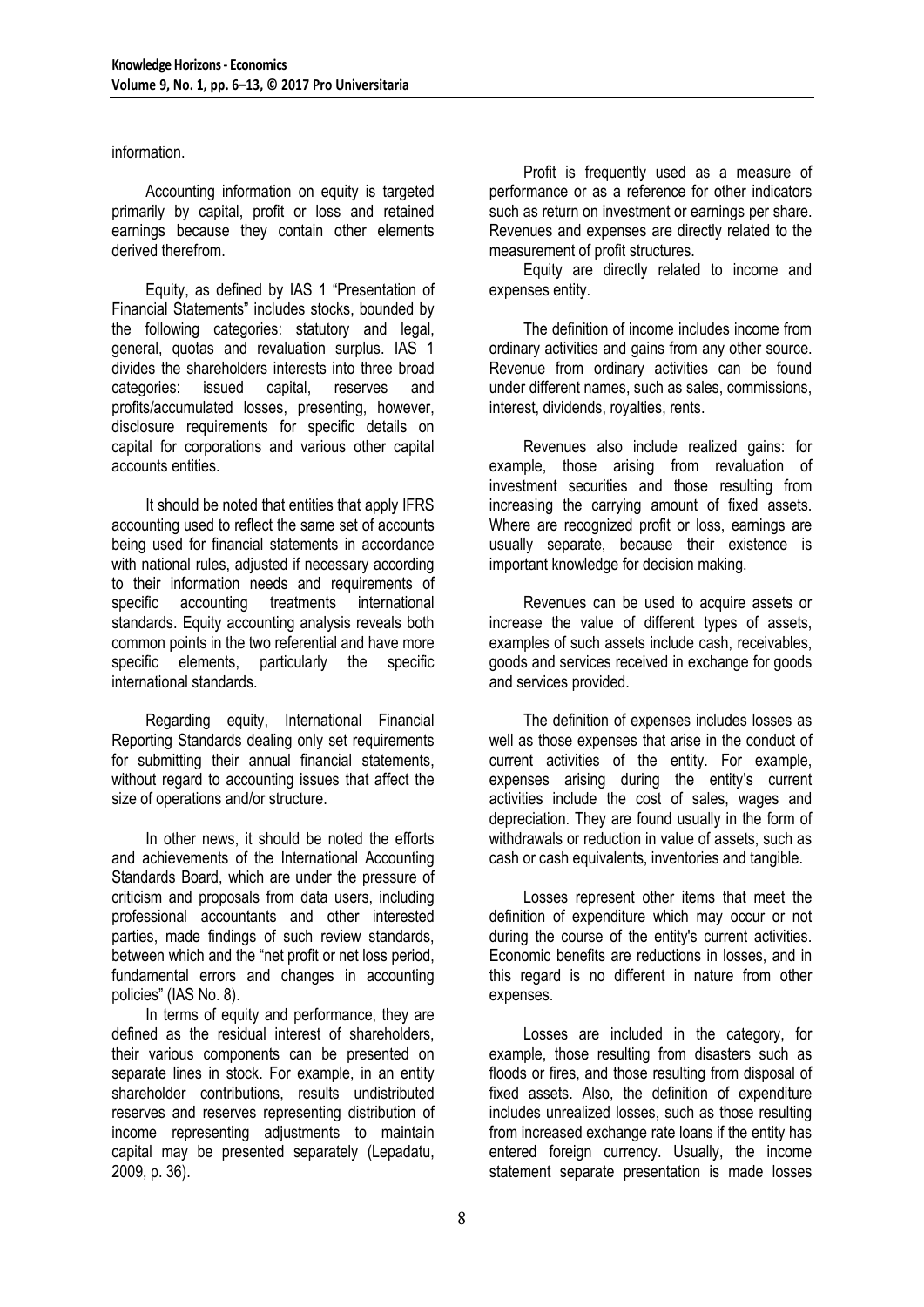due to the importance of knowing the existence and value in decision making.

Reassessment or adjustment of the amount of assets and liabilities result in increases or decreases in equity. Although these increases or decreases meet the definition of income and expenditure are not included in the income statement under certain concepts of capital maintenance, they are included in equity as capital maintenance adjustments or revaluation reserves.

Approach is necessary to evaluate more carefully the structures of financial statements. Evaluation is the process of determining the values that structure financial statements will be recognized in the balance sheet and profit and loss. This involves choosing a particular basis of valuation. Assessment base most commonly adopted by economic entities in preparing financial statements is historical cost. It is usually combined

with other bases of evaluation. For example, stocks are usually made to the minimum of cost and net realizable value of marketable securities—at market value and pension liabilities—to their present value.

### **CAPITAL AND CAPITAL MAINTAINING CONCEPTS (LEPADATU, 2009, P. 40)**

The capital concept is presented in Figure 1. In Figure 1, transparency refers to the principle of creating an environment where information on existing conditions, decisions and actions are accessible, visible and understandable to all market participants. Responsibility refers to the need of market participants, including the authorities, the to justify their actions and take responsibility for their decisions and their results. Transparency is required to install the responsibility of the three major groups of market participants.

| I The Main Object of the Financial Statements                                    |
|----------------------------------------------------------------------------------|
| To furnish a true presentation of:                                               |
| financial position (balance)                                                     |
| financial performance (profit and loss account);                                 |
| cash flow (change of financial position);                                        |
| II Transparency and True Presentation                                            |
| true presentation through useful information, ensuring transparency (full        |
| presentation);                                                                   |
| true presentation = information transparency;                                    |
| III The Secondary Object of the Financial Statements                             |
| to ensure transparency through true presentation of the useful information (full |
| presentation) in order to take high yield decisions;                             |
| IV INFORMATION ATRIBUTES (QUALITATIVE CHARACTERISTICS)                           |
| Relevancy of the information is affected by:<br>Boundaries                       |
| nature of information (useful information)                                       |
| materiality                                                                      |
| Credibility (the true information shall not present                              |
| significant erors):                                                              |
| - oportunity                                                                     |
| true representation                                                              |
| raport cost-economics taken over judiciary benefit                               |
| neutralitaty                                                                     |
| balancing the prudence<br>quality                                                |
| integrality                                                                      |
| characteristics                                                                  |
| Comparability (information should be presented in                                |
| a consistent manner during time)                                                 |
| Intelligible (information should be easily understood)                           |
|                                                                                  |
|                                                                                  |

Basic Concept Accrual accounting Activity continuity

*Figure 1.* Capital concept

(1) Debtors and creditors: debtors in the double aspect (debtors of the company group or entity), creditors and creditors, particularly lenders benefit providers, including customs and current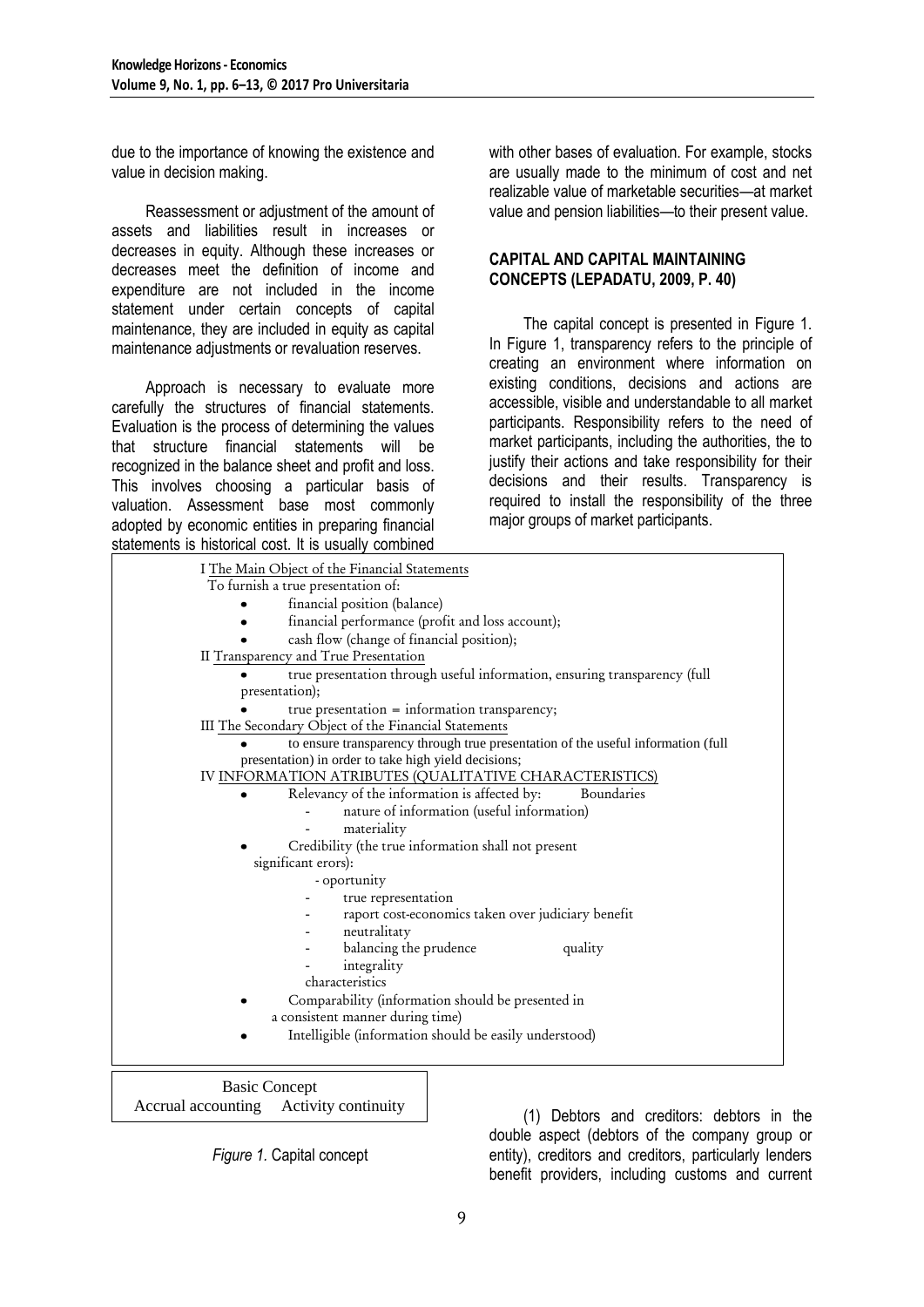spending;

(2) Issuers and investors: shareholders, associates, employees or shareholders in corporate companies;

(3) National authorities and international financial institutions: governments, central banks, financial institutions, international financial institutions.

Transparency can not prevent financial crises; Excessive transparency gives competitors an unfair advantage but to deter market participants from making a complete presentation of information.

Boundaries of useful information (Lepadatu, 2009, p. 42):

(1) Opportunity: An exaggerated delay in reporting may lead to a loss of relevance, but may increase credibility;

(2) Cost-benefit: Benefits from information should exceed its cost of supply;

(3) Balancing quality characteristics: To meet the objectives of financial statements (financial position, financial performance, cash flows) and make them suitable to a particular environment business lending, presentation, etc.—information providers must achieve an appropriate balance between qualitative (attributes) information, between relevance, credibility, comparability and understandability, so as to achieve the desired goal.

Also, interest relief should be considered to ensure that international standards are appropriate regulatory framework for obtaining further information on equity, which is presented in summary fashion, on those considered to be representative.

(1) Entities applying IFRS/IAS are obliged to disclose the number of shares authorized, issued or outstanding. Authorized capital contains the maximum number of shares that an entity is allowed to issue under its statute or its documents of incorporation.

(2) If subscriptorilor public offerings may be required to pay only a part of the underwritten securities, making the balance sheet as part of capital not yet paid. Under these conditions, only the net amount of capital comes to be included in the balance sheet equity. In this respect, it relies IAS 1 "Presentation of Financial Statements" which seeks to distinguish between actions that were issued and fully paid and those that were issued but not fully paid.

(3) On repurchased its own shares, IAS 1 provides that shares held by the entity or its subsidiaries are identified for each class of share

capital and to be deducted therefrom, and IAS 32 ―Financial Instruments: Disclosure and Presentation‖ states that the transaction procurement must be reported in the statement of changes in equity. If subsequent sale, any difference between the acquisition cost and past earnings is reflected as a change in equity and not as a gain or loss affects profit or loss. However, IAS 32 states and that the costs associated with equity transactions to be recorded as such reductions, if the transaction was a share issue, or increases it, if they are made in connection with the purchasing action.

(4) First capital, also called raw action or additional paid-up capital, is represented by the value received on issue of shares, which is in excess of nominal value.

(5) Revaluation reserves raise where certain assets are revalued in accordance with the accounting treatment prescribed by IAS 16 "Intangible assets" and IAS 38 "Intangible Assets" and are the difference that is established between historical cost and fair value. In general, this problem does not appear on the differences between national regulations and accounting treatment under international standards.

(6) Retained earnings are usually the profits, accumulated losses are reduced by any distributions made from them. However, IAS 8 "Accounting Policies, Changes in Accounting Estimates and Errors" requires that certain adjustments to retained earnings to suffer as a result of presenting information on the correction of fundamental errors related to prior periods, such as those arising from changes in accounting policies that will be applied retroactively.

## **ACCOUNTING INFORMATION SPECIFIC TO THE COMPOSED FINANCIAL INSTRUMENTS**

If the entity is interested to attract additional funds to finance various objectives, it may appeal to the issue of equity securities resulting in increased equity. To obtain financing through capital increase, it has the possibility to issue preference shares and/or common shares. Typically, the issue financial instruments with characteristics related to both equity and debt.

Moreover, the specific standard for these problems<sup>5</sup> states that an entity issuing such

<u>.</u>

 $<sup>5</sup>$  IAS 32 "Financial instruments" para. 28-32.</sup>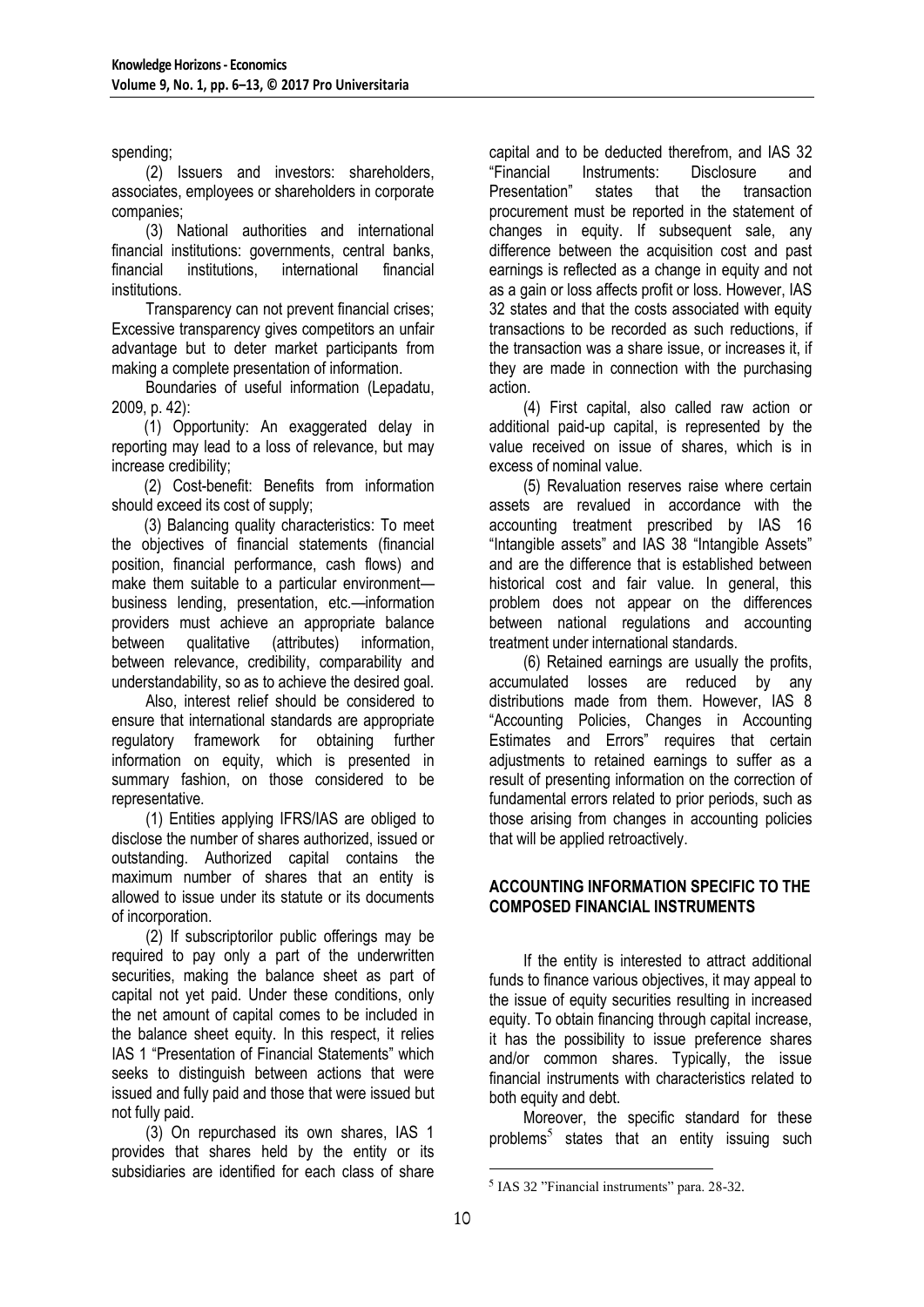instruments, known as compound financial instruments, should reclassify their parts separately or as equity or as liabilities, according to fund contractual agreement which establishes the initial recognition and not its legal form.

However, usually two match points should be noted. For example, an ordinary action or bond is an equity instrument both economically and as the legal aspect.

However, it may stress the fact that there are times when evidence is produced that combines some features of the two categories above. In this case, the essential element that must be taken into account is the existence, not the obligation for the issuer to make payments in the form of cash or other financial assets or to change the title with another tool, under conditions which is potentially unfavorable. When such an obligation is a financial instrument that constitutes a financial liability, it is an equity instrument.

Referring to IAS 32 suggestive to highlight that some preference shares, which implies an obligation to repurchase by the issuer, must be regarded as financial liabilities, even if their other characteristics (right to vote, right to receive dividends, etc.) can be influence them reclassified as equity instruments.

In other news, it is clear that when the book presentation of a financial instrument differs from its legal nature, IAS 32 requires an entity to disclose in the notes true nature of the instrument in question.

Regarding the assessment of compound financial instruments that have the structure elements of debt, equity can be considered as being possibly the following two circumstances: (1) the allocation of residual value component (equity instrument) which is more difficult to assess. This value is determined as the difference from other component (easier to evaluate). Financial obligation of this nature is defined by discounting future streams of interest and the nominal value depending on market rate for a similar bond without equity instrument; (2) assessing distinct components of the obligations and equity (at fair value) and proportional adjustment of these values on a pro rata basis, so that the sum of its parts is equal to the total value of the instrument.

## **APPLYING ACCOUNTING POLICIES FOR EQUITIES**

In selecting and applying accounting policies mentioned, including their modification, it must respect IAS 8 "Accounting Policies, Changes in Accounting Estimates and Errors", the updated version, to which the leadership if they apply or take consider a selection of accounting policies in the absence of standardized rules.

Thus, in this situation, the absence of an interpretation or a rule that applies to a transaction management professional is able to use reasoning to develop an accounting policy that will default to be relevant and credible in terms of users. Adopting such a decision requires, inter alia, application requirements and guidance on similar issues and then definitions, recognition criteria and concepts of equity valuation.

To achieve these goals, the experts are suggesting to establish and adopt accounting policies that are applied consistently and modify them to be exceptional, in that it is required by a standard or new information is found not fulfilling the criteria of credibility and relevance.

Regarding materiality, it is provided that the accounting policies specified by IFRS 1 are not to be applied where their effect is not significant. Also, errors that are found stated that financial statements comply with IFRS, first when significant errors exist, and second whether the material prior period errors were corrected in the first certified financial situation, which differs from existing national regulations.

Since the current version of the standard was considered impossible only criteria for retroactive application of voluntary changes in accounting policies for the past restatement of fundamental errors, including presentations to explain the allowed alternative treatment was not applied. Instead of this concept introduced at the "impossible", he had to clarify its meaning on the retrospective application of changes in accounting policy and the treatment retroactively correct errors in the previous period.

In this situation, although it was suggested that the retroactive application in both cases is impossible, it was decided to specify a narrow definition of "impossibility", as required significant estimates when accounting information submitted amendment does not prevent the adjustment period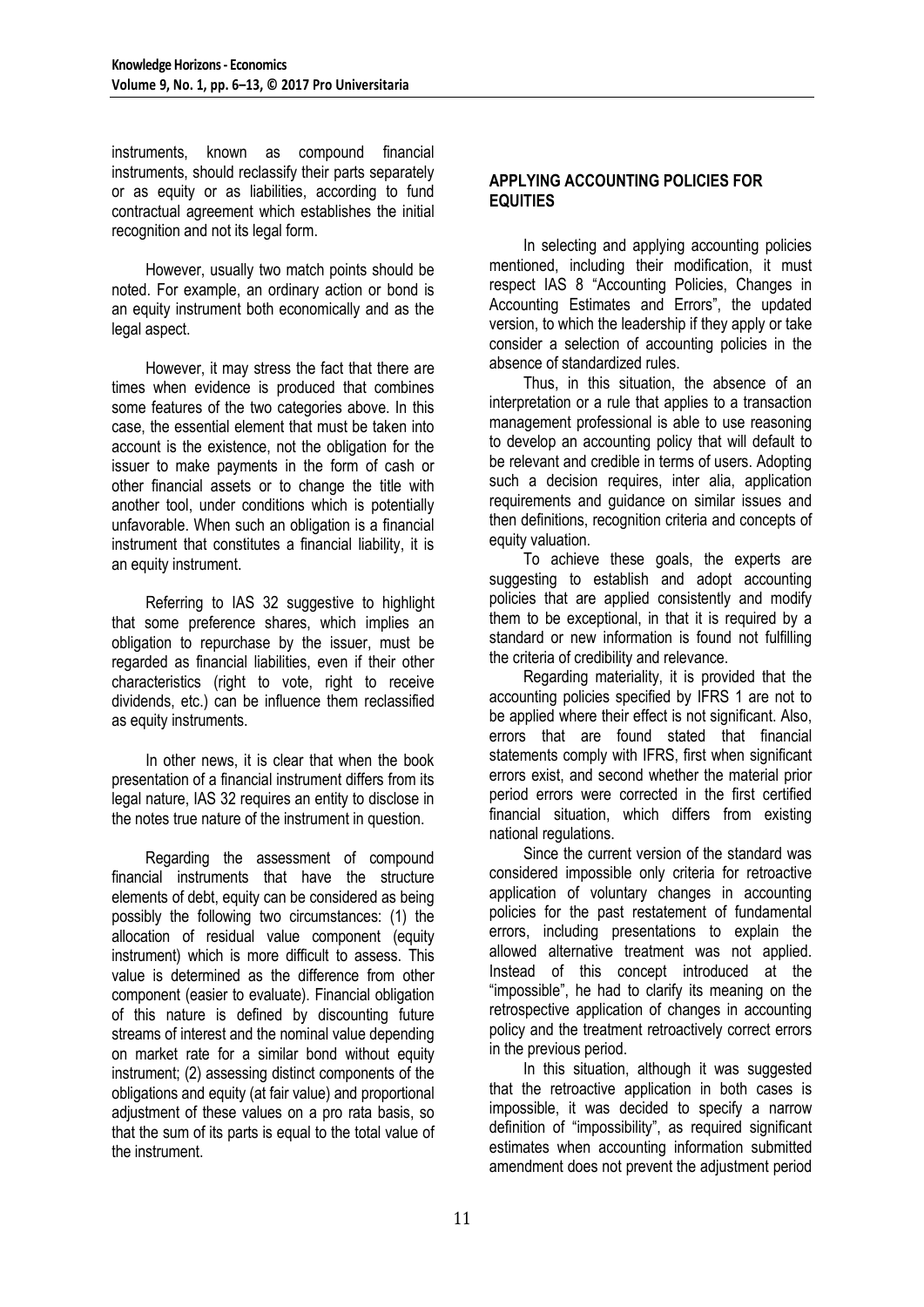before reliable or correct it. Starting from this viewpoint, it was concluded that "failure" is determined by objective way to distinguish, information that provides evidence of circumstances existing at the date on which the values are required to be recognized, evaluated and presented.

While entities are encouraged to apply consistent accounting policies in practice, it may raise objective reasons justifying the change.

In such cases, the basic condition for policy change must be based on a requirement of a standard or interpretation, or the argument that will lead to the acquisition of financial statements providing reliable and relevant information on transactions and events, with implicating the financial position, performance or cash flows. Criteria for recognition of changes in accounting policies are identified in the conditions arising from the application comparing with earlier today.

Effect of changes in accounting policies identified by their retrospective application in that entity will adjust the opening balance of each affected component of equity for the earliest presented period and other items shown values. This way ensure comparability of items and components of equity, provide the new policy for previously reported periods.

If the period-specific effects and cumulative effect of change in accounting policy are impracticable to determine, the entity will make retroactive application of balances and appropriate adjustments for capital items for the current period.

Presentation of information obtained as a result of change in accounting policy is made specifying the cause that lead to their change (of a new standard to transitional provisions in the standards), or elements affecting the outcome of the asset value and condition which lead to the inability to limit retroactive application to prior periods.

If we consider possible changes to accounting policies and estimates are necessary, it is noted that estimates may change only if the circumstances were affected by other credible information that appear only in the current period, while changes in accounting policies shall be in a position to redefine the tax assessment .

In connection with these latter issues which can be retained, where it is difficult to distinguish between two types of changes, the standard requires that they are treated as a change in accounting estimate.

Effects of change in accounting estimate, unless they affect assets and liabilities, and equity elements are recognized retroactively by their inclusion in net profit or loss for the period in which the change occurred and may be extended in subsequent periods, affect the financial statements of existing information.

If a change in accounting estimate affects equity related-items, recognition is made by adjusting their carrying amount at a time when the change occurred.

Errors contain accounting information presented in annual financial statements as a result of their subsequent discovery, comparative information is corrected for the period of observation. In this case, the entity is required to correct material prior period errors retrospectively in the first financial statements which will be presented, or to be withdrawn from the comparative amounts for prior periods in which the error or opening balances in equity for the earliest period presented, if the error occurred before that.

## **CONCLUSIONS**

It is said that in preparing financial statements, most financial entities adopt a concept of capital. Under such a concept, such as the invested money or invested purchasing power, the capital is synonymous with net assets or equity of the entity. Under a physical concept of capital, such as operating capability, capital is the capacity of the entity, expressed, for example, in premises daily.

Selecting the most appropriate entity concept of capital should be made to the needs of users of financial statements. Thus, it adopts the concept of financial capital if the financial statement users are primarily concerned with maintaining nominal invested capital or the purchasing power of invested capital. But if the main concern of users is the ability to exploit, the entity must use the physical concept of capital.

The main difference between the two concepts is given to maintaining the capital asset price changes and treatment effects entity obligations. In general terms, an entity maintained its capital if the end is equal to the capital at the beginning. Any amount in excess of that required to maintain capital at the beginning of the period is considered as income.

Equity and accounting information, which naturally contribute to their good management, are, rightly the subject of several scientific research